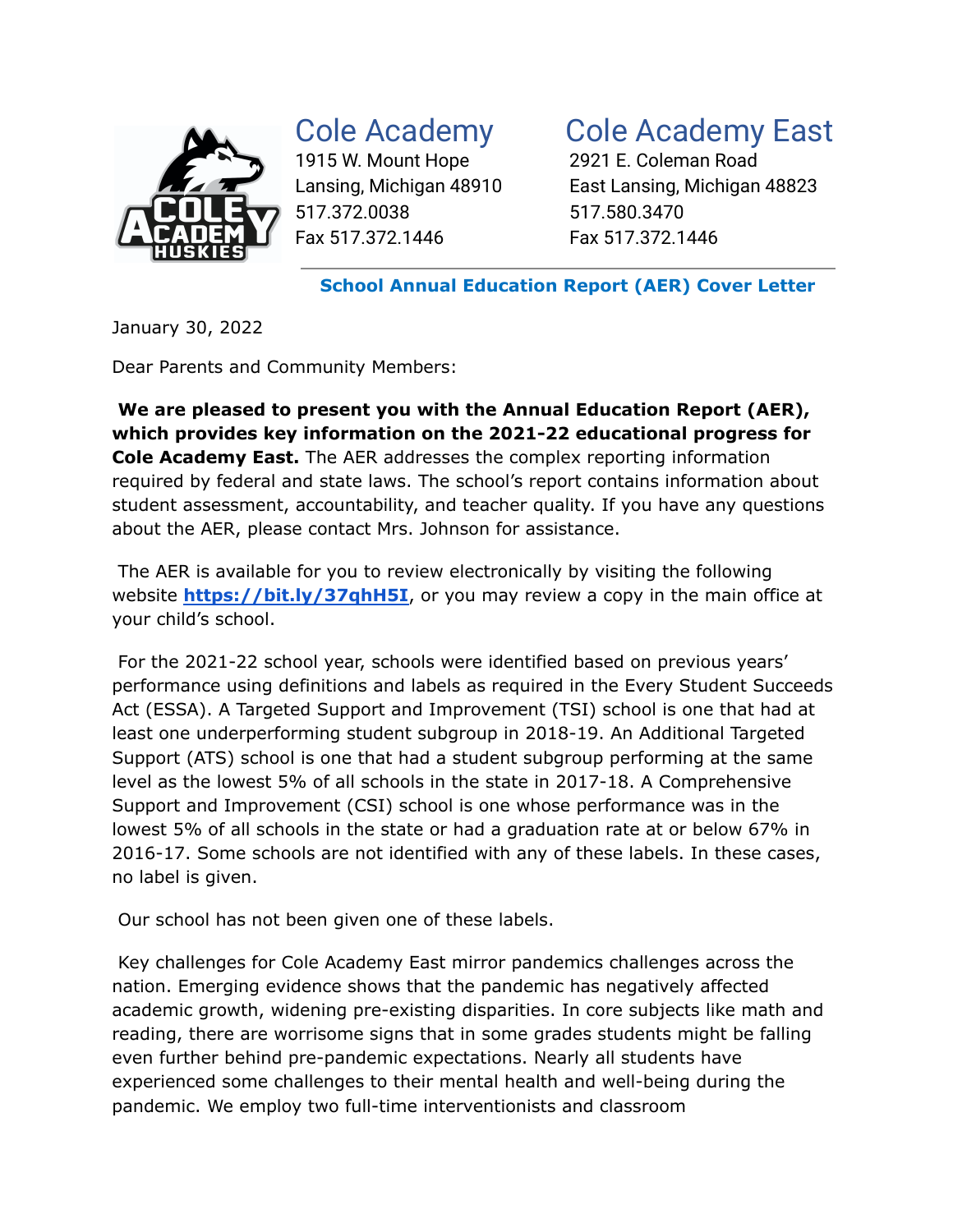paraprofessionals in each room to ensure every student is receiving proper interventions and support. We have increased our School Social Work time in our building as well as added a Student Support Specialist to combat mental health struggles in our student body. We appreciate the support of our parents, staff and our community throughout the changes the pandemic has caused.

State law requires that we also report additional information.

- 1. Students are assigned to the Academy through an application process. The application period shall be a minimum of two weeks in duration; however, the Academy accepts applications all year. If openings exist, students shall be enrolled. If openings do not exist, applicants shall be placed on the official waiting list. The position on the waiting list is determined by random selection drawing. The waiting list will cease to exist at the beginning of the next enrollment period.
- 2. Our goal is to increase effectiveness in meeting the growing needs of students, using our PBIS framework. With implementation of SEL support, our goal is to have less than 5% of students missing 10% or more of instructional time. The behavior components of a multi-tiered system of supports is a three tiered framework that integrates data, systems and practices to improve outcomes. The data, systems and practices necessary to implement the behavior components of MTSS are defined by the PBIS Tiered Fidelity Inventory and aligned with MDE's five essential components of MTSS.
- 3. Cole Academy East is East Lansing's first charter school and opened in August 2018. Maximum enrollment at Cole Academy East is 240 students in grades kindergarten through fifth grade. In 2020-2021, the student population was 60.2% Free and Reduced lunch, 56% minority population, 52% male students and 48% female students. Our 2020-2021 enrollment reached 180 students on Fall Count Day.

Cole Academy believes in:

- Students being the center of all we do.
- Nurturing collaborative relationships among students, families, and school.
- Fostering an inclusive, equitable, and diverse culture.
- Providing a safe and supportive environment.
- A commitment of excellence for all.
- 4. Cole Academy East provides opportunities for parents to review curriculum and instructional materials and to visit the Academy to observe the instructional process. Our curriculum can be digitally accessed by visiting [http://www.centerforcharters.org](http://www.centerforcharters.org/) or a copy may be requested in our main office. Curriculum implementation is overseen by Mrs. Johnson. The